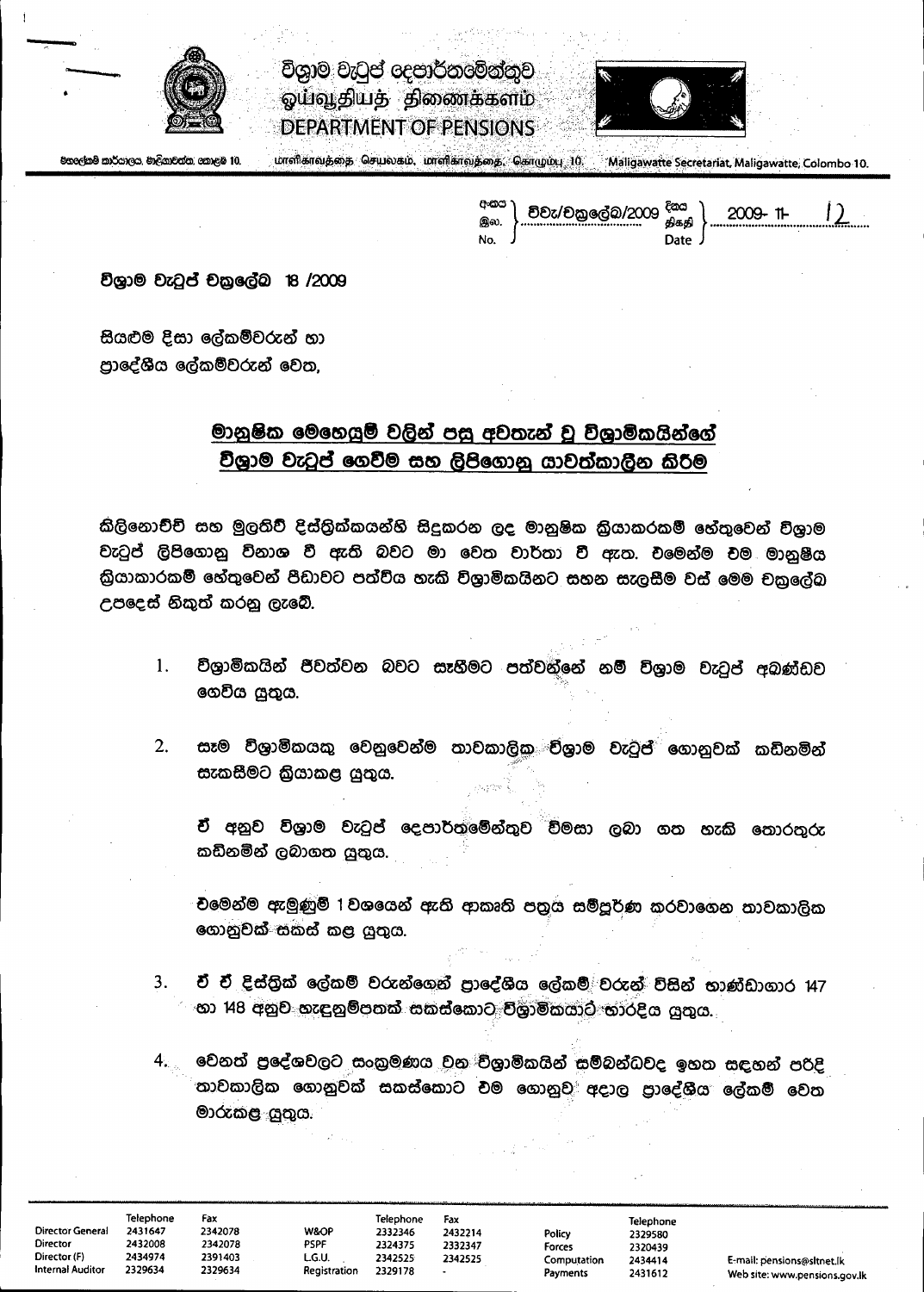මානුෂික මාරුකිර්මේදී ඒ බව මෙම දෙපාර්තමේන්තුවටද දැනුම් දිය යුතුය විශාමිකයින්ගේ ලෙය යම පදිංචිය හේතුවෙන් පියල් ၜၘ <u>co</u> g 0යක තදාසන්න වලාම **PG59** ත්දේශ තෙවිම් ලමල

 $\dot{\mathbf{v}}$ 

ඒ අනුව සුදුසු අනුමැතියක් ලබාදීමට පියවර ගනු ලැබේ

- $\sigma$ කිරීමට කියාකළ යුතුය. විශාමිකයකු අනත්දරු මැතිලු මියතොස් **PG2G** gab<br>B ලිපිගොහුව <u>co</u> මෙම තෙන්වාකෙන කඩිනමින් **දෙපාර්තමේන්තුව** වෙතින් ප්දානය වැන්දුඹු තිකුත්
- $\mathbf{L}$ විශාමිකයින් තුවයුතු කළ සුතුය විදේශගතව අන්විට විශාල වැටුප් පිළුලෙ **9 6002 /9** ලශිය

 $\alpha$ අනුව සුදුසු පරිදි ලිපිගොනු මෙම දෙපාර්තමේන්තුව වෙත මාරු කළ යුතුය

- $\infty$ මුගාම ශ්තය ලේකම් කාර්යාල සහ පාදේශීය ලේකම් කාර්යාල ද මෙම උපදෙස් පරිදි කියාකළ කිලිනොච්චි සහ මුලතිව් දිස්තුික්කයන්ට අමතරව මානුෂික මෙහෙයුම් හේතුවෙන් වැටුප් ලිපිගොනු අවස්ථාන ගතවූ චිකී බලපෑමට හසුවූ අනෙකුත් දිස්තුක්
- $\infty$ තාවකාලීක ගොහුව මත විශුාම වැටුප් ගෙවන අතරතුරදී තවදුරටත් තොරතුරු අවශ<sub>රී</sub> වන්නේ නම් ඒ ඒ අදාල රාජන ආයතන විමසා කටයුතු කළ යුතුය
- $10.$ @@ නත යුතුය විශාමිකයන් වැටුප් ලබාගැනීමට වනුවෙෙ ශල උපදෙස් ඇති අවස්ථා අතිමි කිරීමටත් වමෙන්ම නිවැරදිව හඳුනාගත් මෙනු 808<br>8 වෙලි තුවයු පුදානය කිරීමටද අදාල බලධාරින් කිරීමේදී චනාජ පුද්ගලයන් වෙත වගබලා මැතිලු

 $\mathcal{O}$ **B**  $\mathbf{\alpha}$ තිලුකරත්න くく  $\xi$ 

විශාම වැටුප් අධි¤ක්ෂ ජනරාල්

| 05. ගේකම් - ආරක්ෂක අමාතනාංශය. | 04. ලේකම් - මුදල් අමාතනංශය. | 03. ලේකම් – රාජන පරිපාලන හා ස්වදේශ කටයුතු අමාතනාංශය. – - දැගැ.ස. | 02. ජනාධිපති ලේකම්. | ටහේ: 01 සහපණි පාර්ය සාර්ය සාර්ය සාර්ය සාර්ය |
|-------------------------------|-----------------------------|------------------------------------------------------------------|---------------------|---------------------------------------------|
| - 22.00.0.                    | - 22.00.0.                  |                                                                  | <b>62.002.0.</b>    | $= 52.005.63$ .                             |

8

 $e$ ග්කම් -

සහන පුනරුප්ථාපන අමාතකාංශය

620025

تہ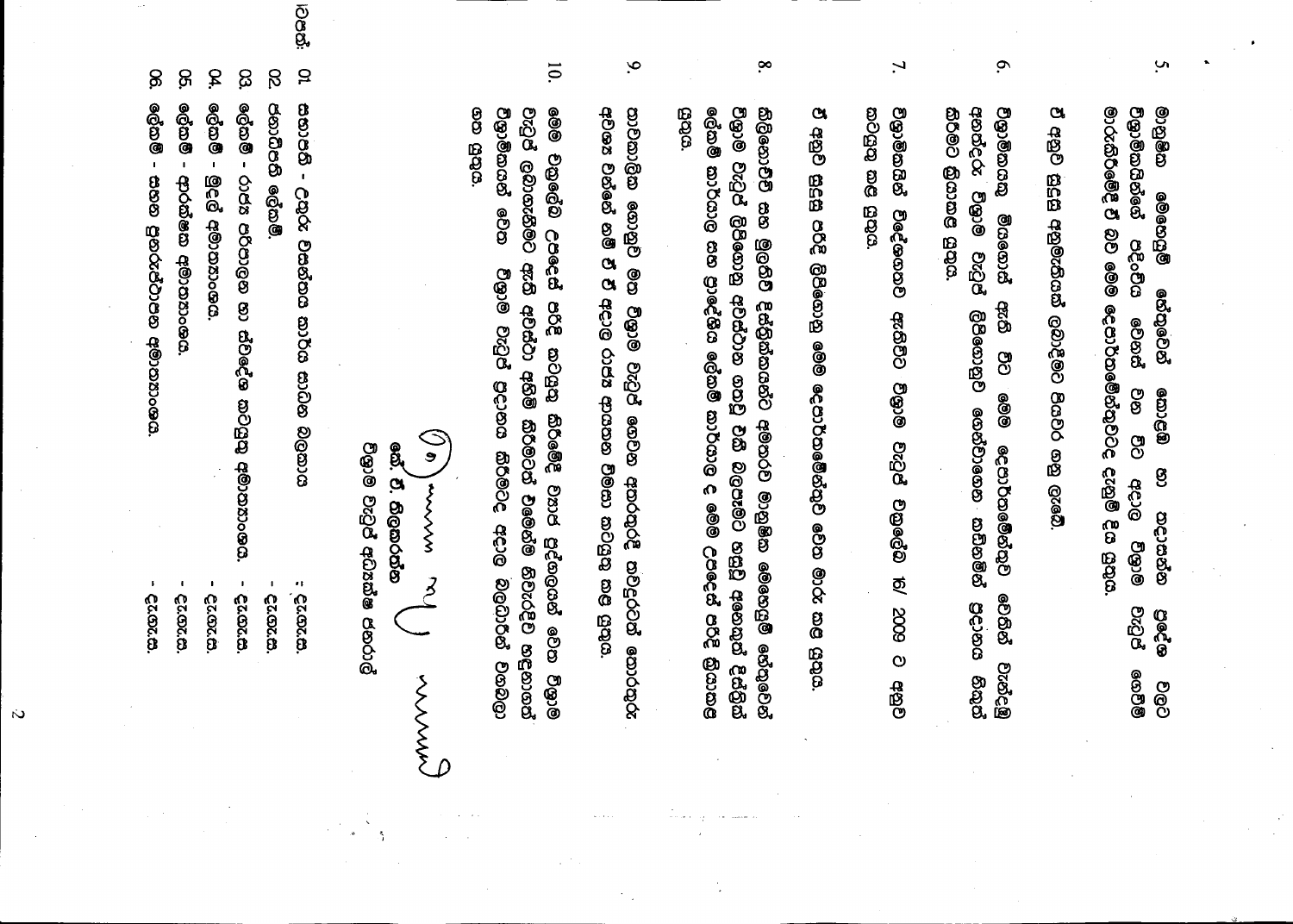~ ..

----l

## **DATA ENTRY FORM OF EASTERNINOTHERN PROVINCE PENSIONERS SETTLED IN OTHER PARTS OF THE ISLAND AFTER THE HUMANITARIAN MISSION (To be filled by pensioner himself/herself)**

| Full Name:<br>(in block capitals)                     |                |              |                       |
|-------------------------------------------------------|----------------|--------------|-----------------------|
|                                                       |                |              |                       |
|                                                       |                |              |                       |
|                                                       |                |              |                       |
| Name with<br>initials                                 |                |              |                       |
|                                                       |                |              |                       |
| Pension No.                                           |                |              |                       |
| W&OP Registration No.                                 |                |              |                       |
| Pension Category<br>(Tick off the relevant cage)      | Civil<br>Widow | Widower      | Orphans<br>Disability |
| Civil<br>Pension Type<br>(Tick off the relevant cage) | Local Govt.    | Armed Forces |                       |
| National Identity Card No.                            |                |              |                       |
| Your Residential Address                              |                |              |                       |
| Previous Address                                      |                |              | Present Address       |
|                                                       |                |              |                       |

## Divisional Secretariat in which administrative area you reside

| Previous Divisional Secretariat | Present Divisional Secretariat |
|---------------------------------|--------------------------------|
|                                 |                                |
|                                 |                                |
|                                 |                                |